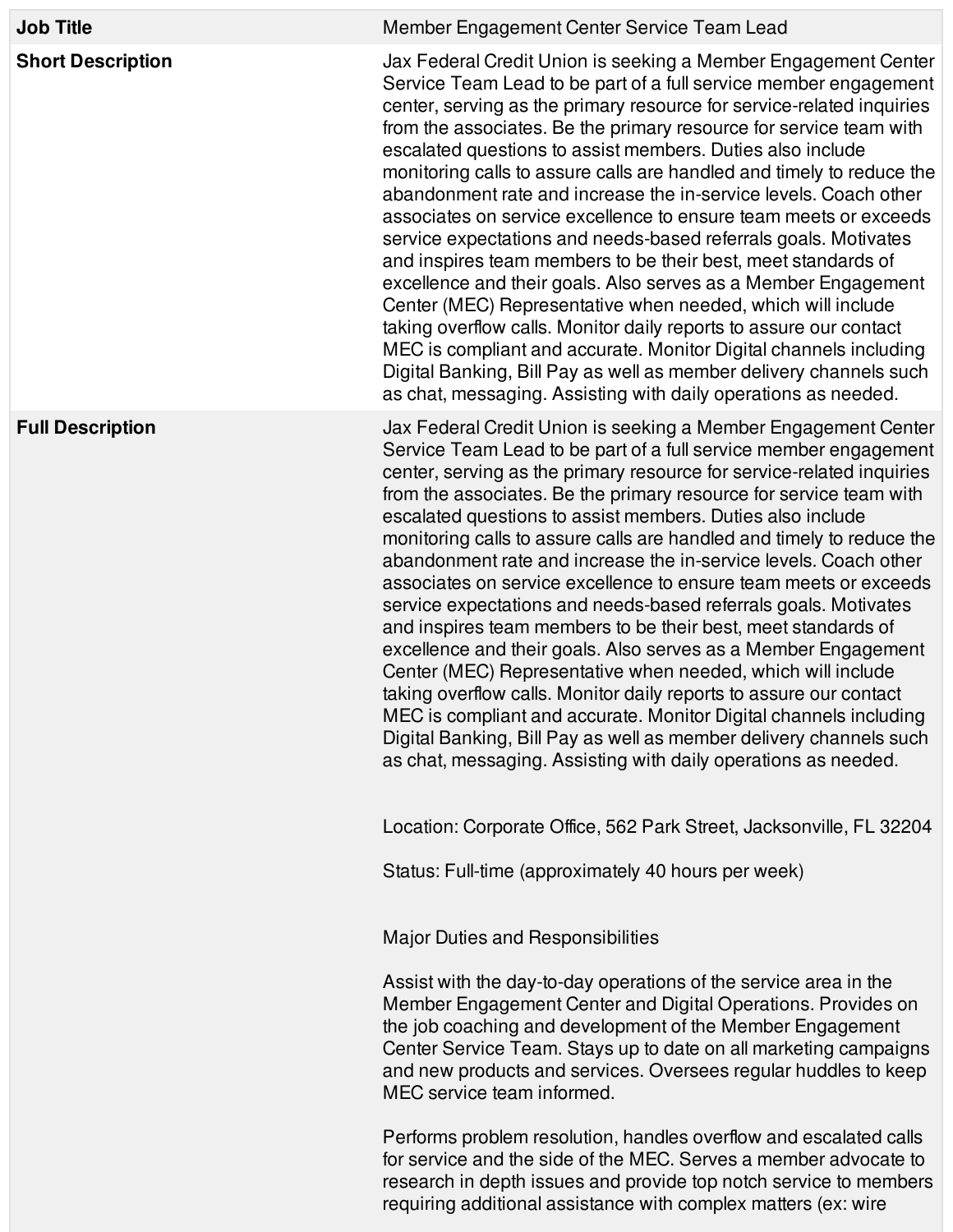transfers).

Prepares daily communications and serves as subject matter expert for the service agents. Contributes and provides performance observations for associate evaluations and participates in the performance evaluation discussion with the Manager Member Engagement Center. Ensures daily operations in the MEC comply with established JAXFCU policies and procedures.

Assure that call metrics are maintained by monitoring incoming calls daily. Monitor incoming member engagements such as calls, messaging and chats and act as a chat agent.

Performs other duties and projects as assigned.

Knowledge and Skills **Experience** Two to Five years of Call/Contact Center and/or customer servicerelated experience in a financial services or other sales/service industry.

## Education/Certifications/Licenses

High school diploma or equivalent. A two-year college degree or (2) Completion of a specialized course of study at a business or trade school preferred.

Interpersonal Skills

A significant level of trust and diplomacy is required, in addition to normal courtesy and tact. Work involves extensive personal contact with others and/or is usually of a personal or sensitive nature. Work may involve motivating or influencing others. Outside contacts become important and fostering sound relationships with other entities (companies and/or individuals) becomes necessary.

## Other Skills

PC Skill Level: Intermediate to advanced knowledge and proficiency with MS Office Suite.

Telephone Etiquette: Good listening and strong consultative sales skills.

Accuracy: Strong attention to detail. Ability to make sound decisions with minimum information.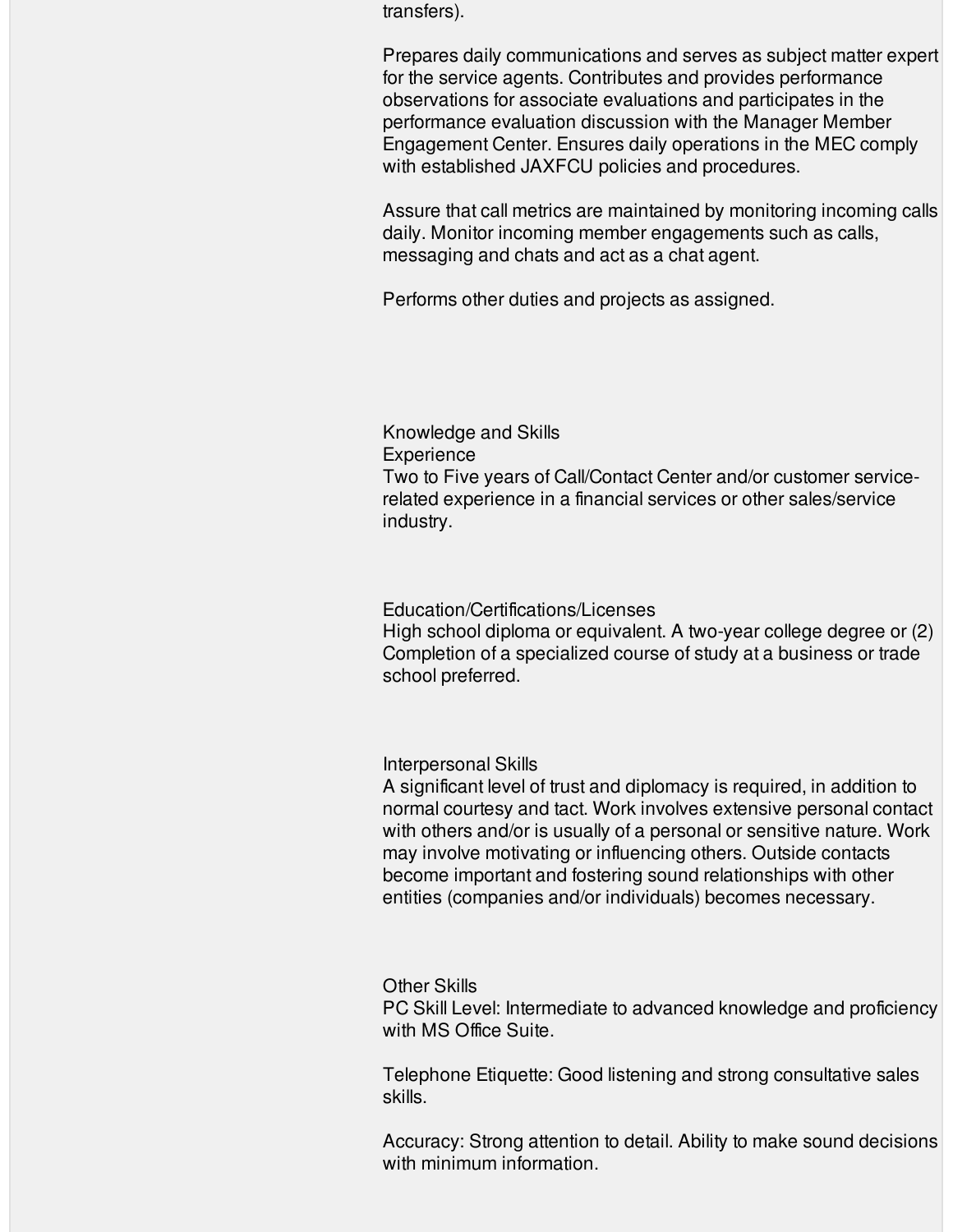ADA Requirements

Physical Requirements

While performing the duties of this job, the employee is regularly required to sit and talk or hear. The employee is frequently required to use hands to finger, handle, or feel. The employee is occasionally required to stand; walk and reach with hands and arms. The employee must be able to work for long periods of time at one workstation while processing and receiving information through a phone queue. Associate must be able to wear a one or two ear piece headset. The employee must occasionally lift and/or move up to 25 pounds. Specific vision abilities required by this job include close vision, distance vision, color vision, peripheral vision, depth perception and ability to adjust focus.

Working Conditions

The noise level in the work environment is usually moderate to high.

Mental and/or Emotional Requirements

Must be able to perform job functions independently or with limited supervision and work effectively either on own or as part of a team. Must be able to read and carry out various written instructions and follow oral instructions. Must be able to speak clearly and deliver information in a logical and understandable sequence. Must be capable of dealing calmly and professionally with numerous different personalities from diverse cultures at various levels within and outside of the organization and demonstrate highest levels of customer service and discretion when dealing with the public. Must be able to perform responsibilities with composure under the stress of deadlines/requirements for extreme accuracy and quality and/or fast pace. Must be able to effectively handle multiple, simultaneous, and changing priorities. Must be capable of exercising highest level of discretion on both internal and external confidential matters.

Acknowledgment

Nothing in the position description restricts management's right to assign or reassign duties and responsibilities to this job at any time.

Reasonable accommodations may be made to enable individuals with disabilities to perform the essential functions. This Job description is not a contract and should not be constructed as a guarantee of employment for any period of time.

We are an Equal Opportunity Employer and do not discriminate against employees or applicants based on race color, religion,